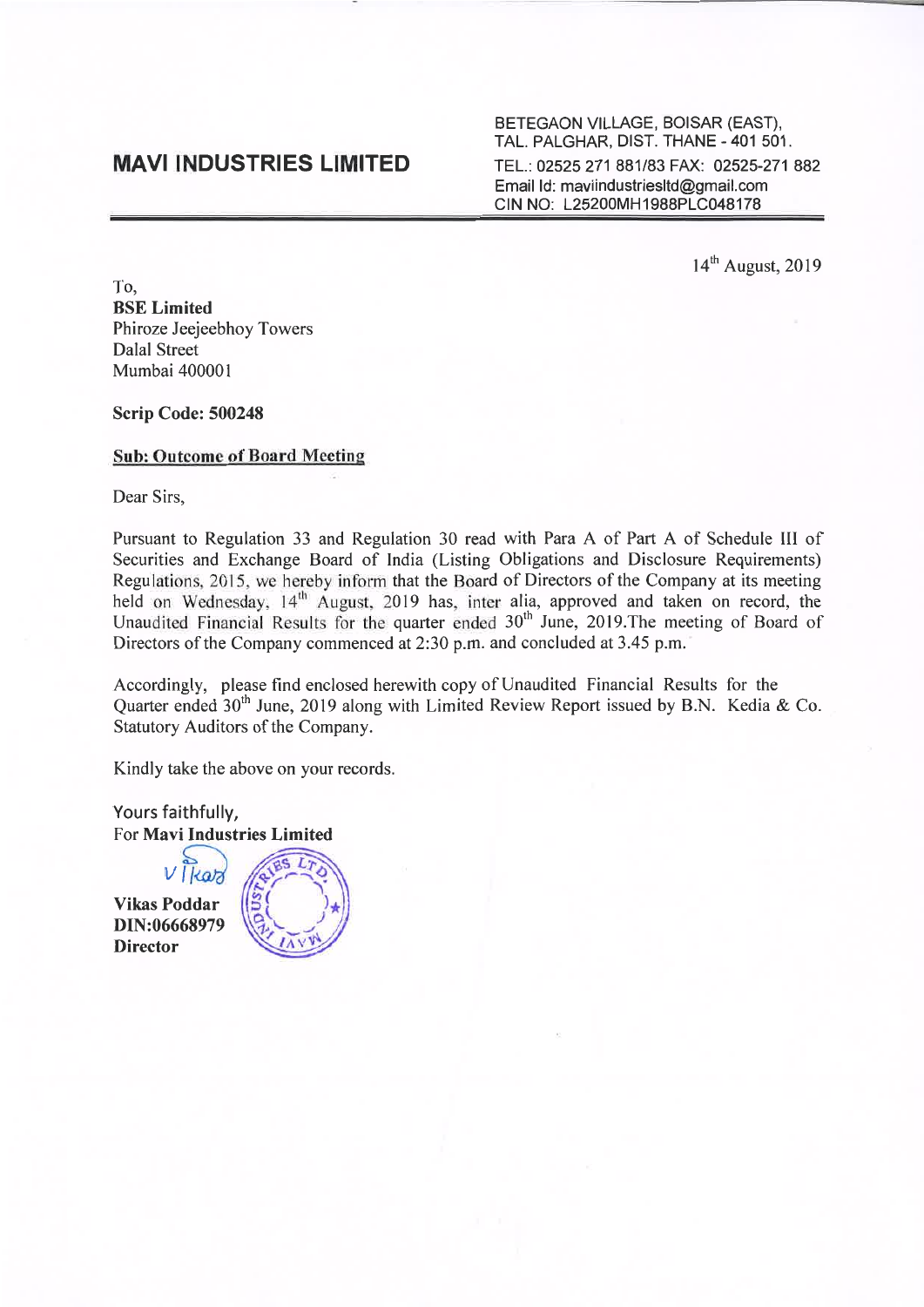## MAVI INDUSTRIES LIMITED

## Reg. Office: Betegaon Village, Boisar (East), Dist. Palghar - 401 501 CIN NO.L25200MH198BPLC048178 Email ID: maviindustriesltd@gmail.com Tel: 02525-271881 Statement of Audited Financial Results for the Quarter ended 30th June, 2019

|                                                                                                    |                                |                              |                                | (Rs. In lakhs)               |
|----------------------------------------------------------------------------------------------------|--------------------------------|------------------------------|--------------------------------|------------------------------|
| <b>Particulars</b>                                                                                 | <b>Quarter Ended</b>           |                              |                                | Year ended                   |
|                                                                                                    | 30.06.2019<br><b>Unaudited</b> | 31.03.2019<br><b>Audited</b> | 30.06.2018<br><b>Unaudited</b> | 31.03.2019<br><b>Audited</b> |
| 1. Income                                                                                          |                                |                              |                                |                              |
| a. Revenue from operations                                                                         |                                |                              | ä                              |                              |
| b. Other Income                                                                                    |                                |                              | 0.56                           | 15,44                        |
| <b>Total Income</b>                                                                                | c                              |                              | 0.56                           | 15.44                        |
| 2. Expenses                                                                                        |                                |                              |                                |                              |
| a. Cost of Materials consumed                                                                      |                                |                              |                                |                              |
| b. Purchase of stock-in-trade                                                                      |                                |                              |                                |                              |
| c. Change in Inventories of finished goods, work-in-progress and<br>stock in trade                 |                                |                              | ш                              |                              |
| d. Employee benefit expense                                                                        |                                |                              |                                |                              |
| e. Finance Cost                                                                                    |                                |                              |                                |                              |
| f. Depreciation & amortisation expense                                                             |                                |                              |                                |                              |
| g. Other Expenses                                                                                  | 10.46                          | 0.12                         | 3.30                           | 4.71                         |
| Total Expenses (a to g)                                                                            | 10.46                          | 0.12                         | 3.30                           | 4.71                         |
| 3. Profit / (Loss) before exceptional items and tax (1-2)                                          | (10.46)                        | (0.12)                       | (2.74)                         | 10.73                        |
| 4. Exceptional Items                                                                               |                                |                              |                                | ٠                            |
| 5. Profit / (Loss) before tax (3-4)                                                                | (10.46)                        | (0.12)                       | (2.74)                         | 10.73                        |
| 6. Tax expense (including Deferred Tax)                                                            |                                | 2.50                         |                                | 2.50                         |
| 7. Net Profit / (Loss) after tax (5-6)                                                             | (10.46)                        | (2.62)                       | (2.74)                         | 8.23                         |
| B. Extra ordinary items (net of tax expense)                                                       |                                | ä,                           |                                | $\ddot{\phantom{1}}$         |
| 9. Net Profit / (Loss) for the period / year after tax (7-8)                                       | (10.46)                        | (2.62)                       | (2.74)                         | 8.23                         |
| 10. Other Comprehensive Income                                                                     |                                |                              |                                |                              |
| Items that will not be reclassified into Profit or Loss<br>Other Comprehensive Income (Net of tax) |                                |                              |                                |                              |
| 11. Total Comprehensive Income for the year (after tax)                                            | (10.46)                        | (2.62)                       | (2.74)                         | 8.23                         |
| $(9+10)$                                                                                           |                                |                              |                                |                              |
| 12. Earnings per share of Rs. 10/- each (not annualised)                                           |                                |                              |                                |                              |
| (a) Basic                                                                                          | (0.13)                         | (0.03)                       | (0.04)                         | 0.11                         |
| (b) Diluted                                                                                        | (0.13)                         | (0.03)                       | (0.04)                         | 0.11                         |
| See accompanying note to the Financial Results                                                     |                                |                              |                                |                              |

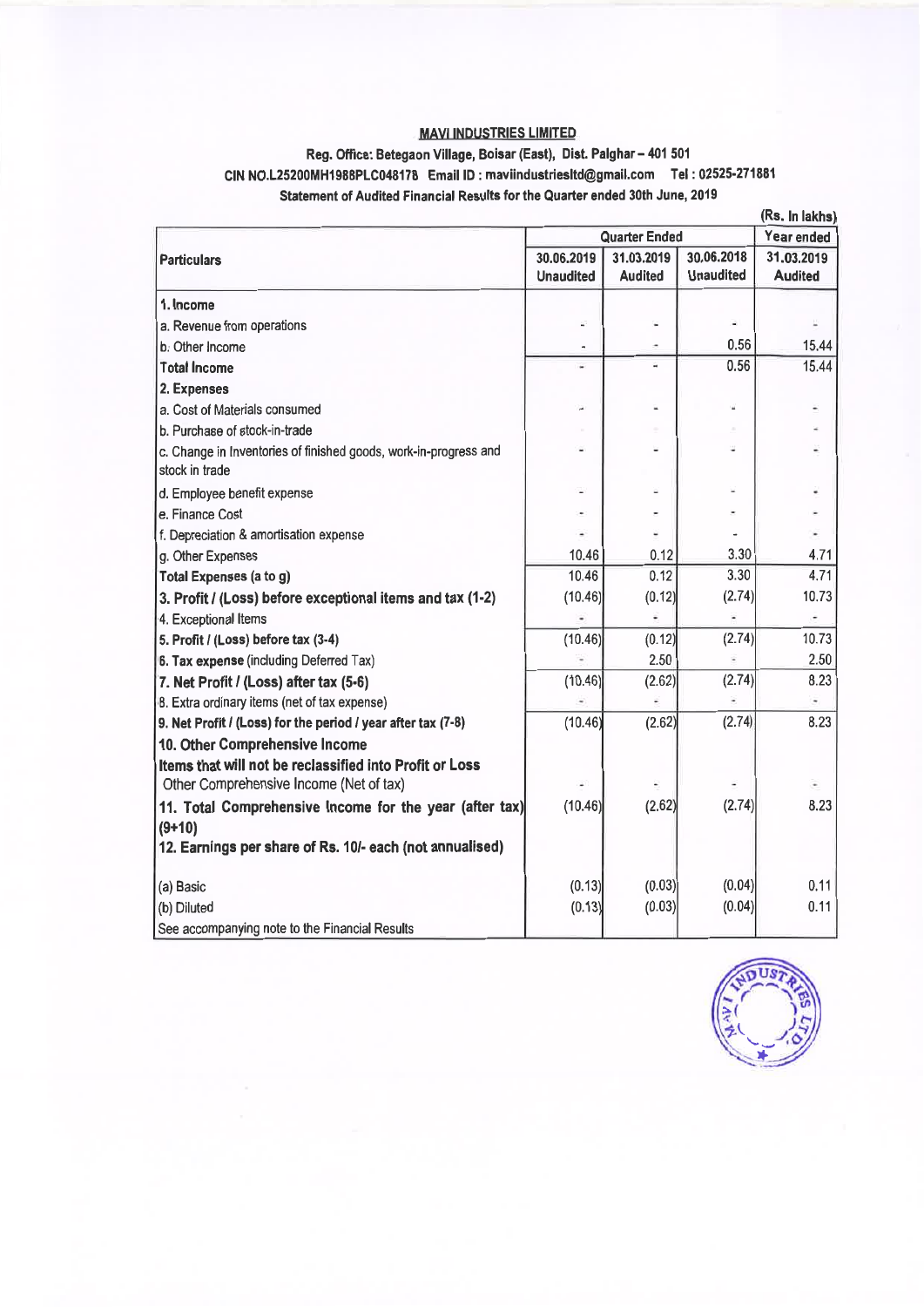#### **MAVI INDUSTRIES LIMITED**

Reg. Office: Betegaon Village, Boisar (East), Dist. Palghar -401 501 CIN NO.L25200MH1988PLC048178 Email ID: maviindustriesltd@gmail.com Tel: 02525-271881

### **Notes to the Financials Results:**

- 1. The Financial Results of the Company for the quarter ended June 30, 2019 have been reviewed by the Audit Committee and taken on record by the Board of Directors at its meeting held on August 14, 2019.
- 2. This Statement has been prepared in accordance with the Companies (Indian Accounting Standard) Rules, 2015 (IND AS) & prescribed under section 133 of the Companies Act, 2013 and other recognized accounting practices and policies to the extent applicable.
- 3. Based on the guiding principles given in Ind AS-108 Operating Segment prescribed under Section 133 of the Companies Act, 2013 read with the relevant rules issued thereunder and other accounting principles accepted in India, the disclosure requirement of Ind AS - 108 in this regard are not applicable.
- 4. The figure of the last quarter ended March 31, 2019 are the balancing figures between audited figures in respect of full financial years and the published year to date figures up to the third quarter of the respective financial year.
- 5. Comparative financial information have been regrouped and reclassified, wherever necessary, to correspond to figure of the current quarter/year.

Dated :- August 14, 2019 Place :- Betegaon



**For MAVILIND USTRIES LIMITED**  $V$ ikas

Director (DIN 06668979)